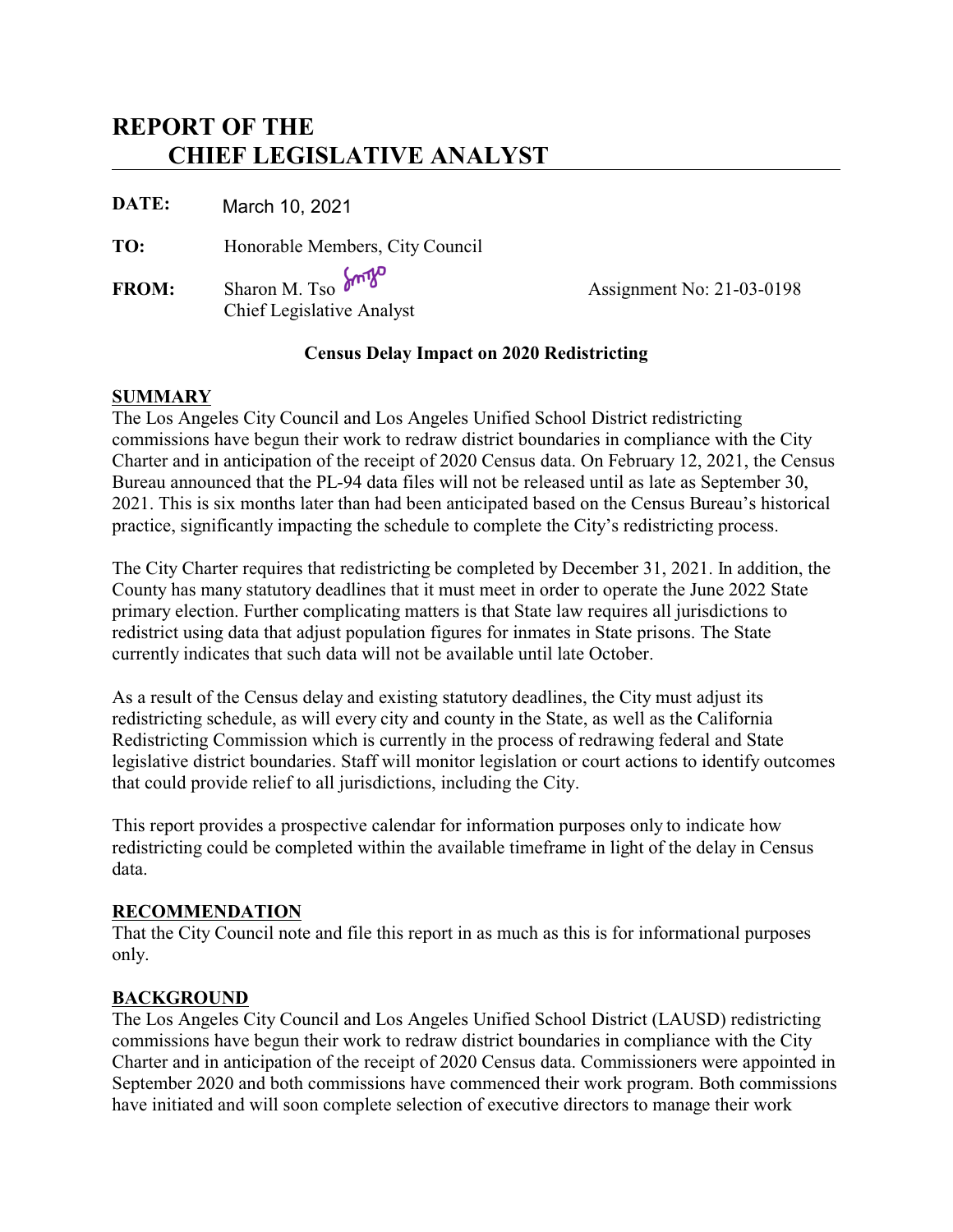program, and both have begun developing programs to conduct outreach to receive public testimony concerning district boundaries and to prepare data that will be used in their evaluation process.

The primary data file that is used to inform the redistricting process is called the PL-94 file and it is provided by the U.S. Census Bureau. This data includes block-level population data which is used to ensure the proper distribution of population among districts. The Census Bureau typically releases three key data files that are particularly important to the redistricting process, in this order:

- 1. State-wide population that is used to apportion members of the House of Representatives among the states (reapportionment data).
- 2. The PL-94 data file which provides basic population data.
- 3. The SF1 data, which includes a more robust collection of socio-demographic data.

In the past, the Census Bureau released the PL-94 data by the end of March following the release of the reapportionment data. But on February 12, 2021, the Census Bureau announced that the PL-94 data files could be released as late as September 30, 2021. This is six months later than past practice by the Census Bureau, significantly impacting the schedule to complete the City's redistricting process.

# **State Inmate Data**

Further complicating matters is that State law requires all jurisdictions to redistrict using data that adjust population figures for inmates in State prisons. In order to do this, the State must receive the PL-94 data files from the Census Bureau, and then make adjustments to that data based on the home address of inmates in the State prison system. Since the PL-94 data is not expected until late September, the State currently indicates that such data will not be available until late October.

# **Redistricting Deadlines**

The City Charter requires that redistricting be completed by December 31, 2021. This is a hard deadline written into the Charter. State law actually requires that local jurisdictions complete their redistricting processes by December 9, 2021, but that law provides an exemption for charter cities that provide a different deadline. As a result the City's December 31, 2021 deadline remains effective. In addition, the City Administrative Code Section 2.21 requires that the commissions submit their plans to Council by August 31, 2021. This will no longer be possible and a revisions to this section of the Administrative Code will be needed.

It should be noted, though, that the City's redistricting process requires that each Commission present its recommendations to the City Council, at which time the Council conducts its own review. State law requires that the Council hold a public hearing on the plan in an evening or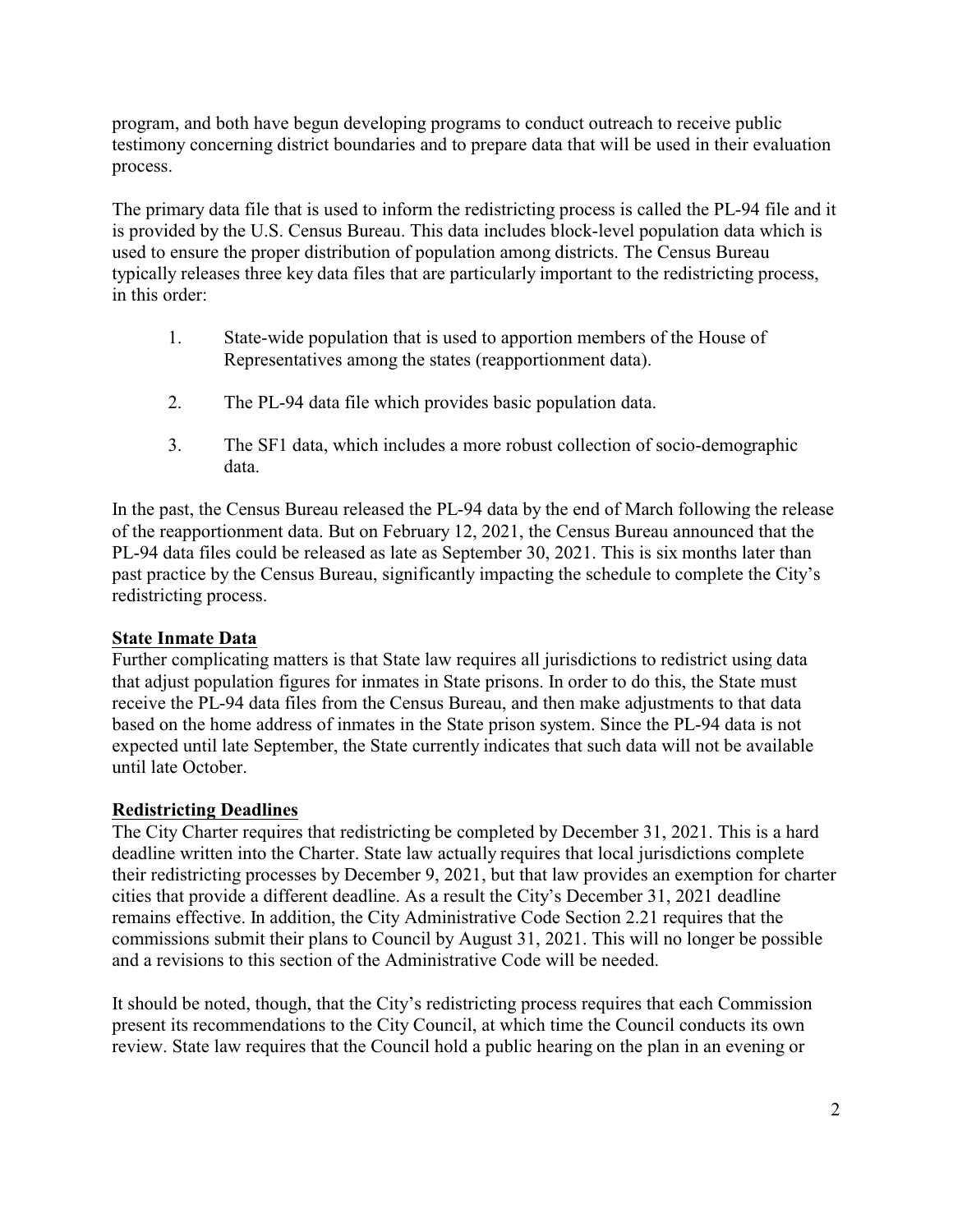weekend meeting, introducing additional timing considerations for the City Council's redistricting review process.

#### **Elections Deadlines**

In addition, the County has many statutory deadlines that it must meet in order to conduct the June 7, 2022 State primary election. Candidates for office must establish residency in a district no later than 150 days before the election. For 2022, that would mean candidates must establish residency in their district by January 8, 2022. Deadlines follow related to filing for candidacy, gathering signatures, and other actions needed to qualify for the ballot. If the new districts are not known by January 8, 2022, candidates will not be able to establish residency. Similar deadline constraints are in place for County and State candidates. It is because of these election deadlines that the County informed the City that it must provide the new district boundaries for Council and the LAUSD Board by December 9, 2021.

# **Adjusted City Redistricting Schedule**

As a result of the delay in release of the Census data and existing statutory deadlines which remain in place, the City must adjust its redistricting schedule to comply with State law, as will every city and county in the State, as well as the California Redistricting Commission which is currently in the process of redrawing federal and State legislative district boundaries. As a result, there may be legislation or court actions that provide relief to jurisdictions required to meet deadlines at a later date. But efforts must be taken to accommodate the existing deadlines should there be a lack of any legislative or court relief.

Attachment 1 is a chart that indicates a possible timeframe for completion of the redistricting process by December 31, 2021, including adoption of a final ordinance by Council. This is not ideal, as staff will be obligated to complete the work necessary to present district plans to the public in very short order. It should be noted, however, that this schedule allows both Commissions and the Council time to hold public hearings and receive testimony concerning the plans that is commensurate with the time provided to the 2011 redistricting process. Public testimony at the current redistricting meetings has expressed concern that the public testimony period in 2011 was too short and that more time should be included for public comment this time. Considering the statutory constraints on both redistricting and elections, no additional time is currently available.

# **Options**

At this point, the City must continue its redistricting process with the intention of completing and approving district boundaries by December 31, 2021. This is the City Charter mandated deadline and there is currently no relief from that deadline. This calendar would not meet the County's deadline of December 9, 2021, but would remain compliant with the City Charter.

Other options may be provided either by the State legislature or the courts. Staff will monitor State legislation to determine whether any bills could be helpful to the City's process and deadlines. Some of the options could include extending the deadlines to approve redistricting boundaries, shortening the statutory deadlines associated with elections, moving the State primary election to a later date, or even delaying the implementation of new boundaries until the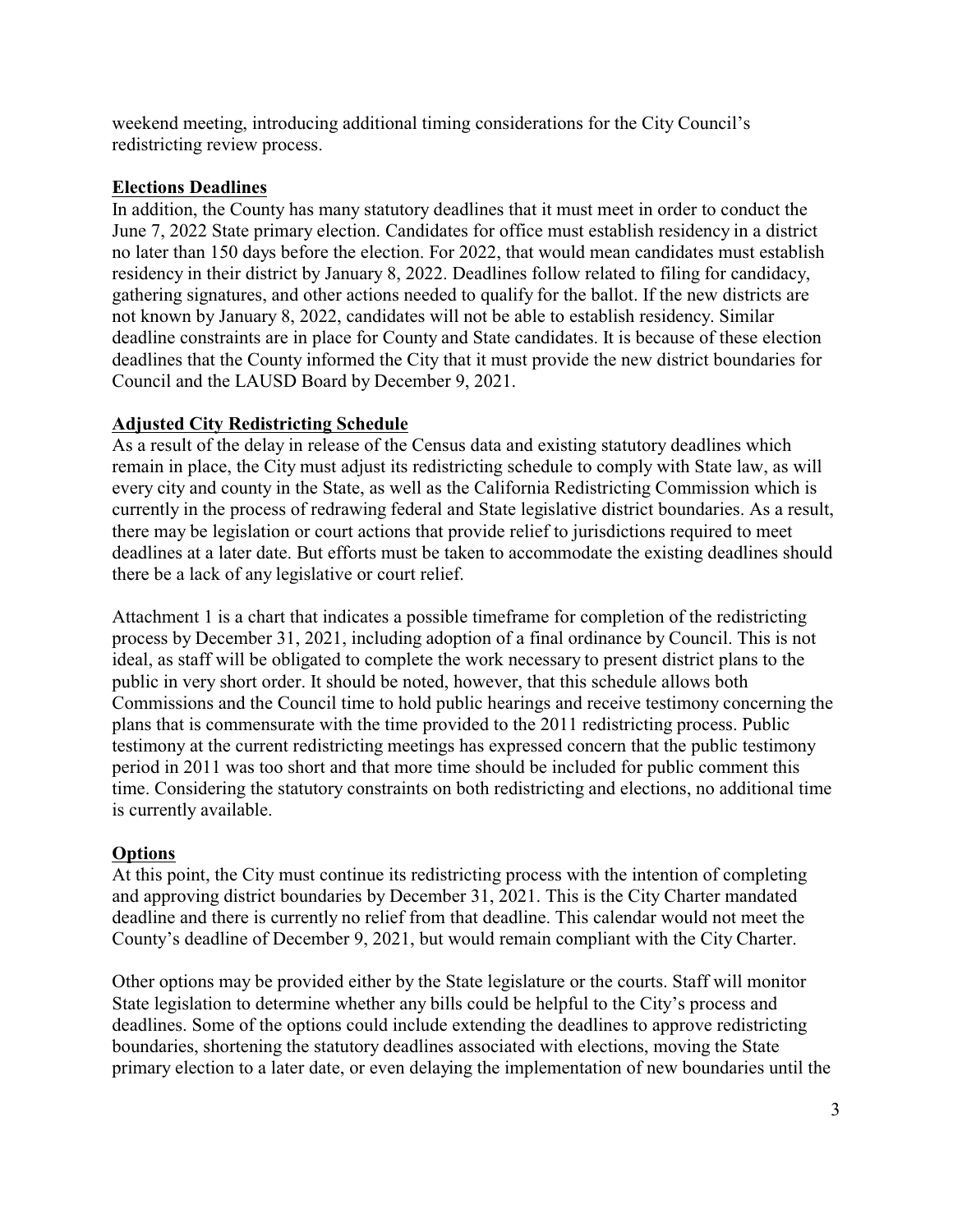2024 election. Since the release of Census data has local, State, and national implications, it is not possible to know what solutions will be available until there have been further developments with the Census Bureau and the national and Statewide discussions over redistricting.

Further, the courts could be asked to provide relief, as the State Supreme Court previously provided relief to the State Redistricting Commission in meeting its constitutional deadline to provide complete district plans by August 2021. The State Supreme Court provided the State Commission with a new deadline of December 31, 2021, as well as additional relief equivalent to any further delay in Census data. This has resulted in the State Redistricting Commission now having a deadline of February 15, 2022. But it remains to be seen how this timeframe can be reconciled with the administrative and statutory deadlines related to elections and would require additional consideration by the legislature or the courts.

At some point later in the year, an amendment to the Administrative Code will be required to revise the date by which both commissions will be required to submit their proposed plans to the City Council. Since there is a possibility that the final date by which Council must act could change, it is premature to set a revised date in the Administrative Code now. Staff will monitor developments concerning possible changes to the final due dates for redistricting plans and report at a later date.

Finally, if the existing deadlines remain in place, Council will need to adjust its December 2021 recess schedule to accommodate the actions necessary to approve the final redistricting plans.

Sonn Wickham - rg

John Wickham Analyst

Attachment 1 2021 Redistricting Schedule - Suggested Alternative Due to Census Data Delays